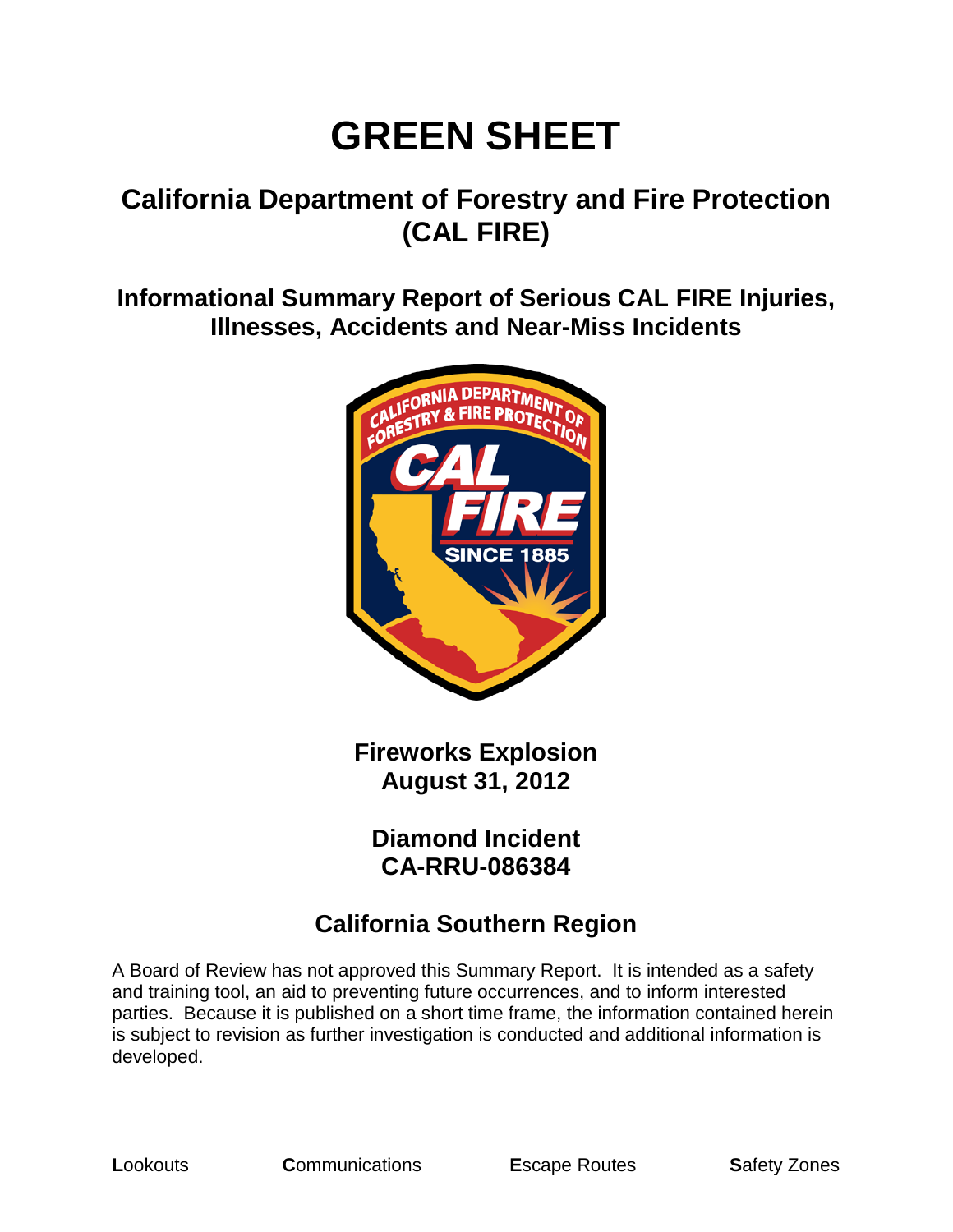# **SUMMARY**

The following information is a preliminary summary of a minor burn injury to a Riverside County Fire Department Fire Prevention Technician, one moderate burn injury to one of three public fireworks display employees and one critical burn injury that later resulted in the display employee succumbing to his injuries. The third display employee was not injured.

# **CONDITIONS**

#### **Weather**:

Temescal RAWS site at 1641 hours: Temperature – 93 degrees Fahrenheit Relative Humidity – 14% Winds – WSW at12 mph with gusts to 27 mph

#### **Conditions**

Located in Riverside County, the City of Lake Elsinore has a population of approximately 51,000. Within the City is a minor league baseball stadium, home to the Lake Elsinore Storm, located in the 500 block of Diamond Dr. It has become a local custom to have a brief 5 to 7 minute fireworks demonstration after each home game. The demonstration for the night of August  $31<sup>st</sup>$  2012 was permitted for 310 aerial devices with sizes ranging from two (2) inch to five (5) inches. The site where the shoot was to take place was in a graded dirt field directly across the street (Pete Lehr Dr.). The edge to the mortar racks were set up approximately 182 feet from Pete Lehr Dr. and approximately 479 feet from Diamond Dr. The first of the contracted fireworks company arrived on site at approximately 1430 hours. The first two employees arrived in a Ryder box truck loaded with all of the required items for the fireworks demonstration. The two workers unloaded the truck and started to set up the mortar tube racks. The third worker arrived in his personal vehicle at approximately 1520 hours and parked with the rear of his vehicle facing the Ryder truck, forming shaded work area with the vehicles, the set up continued with the cases of aerial shells being readied for final assembly.

# **SEQUENCE OF EVENTS**

At approximately 1648 hours a Fire Prevention Technician with the Riverside County Fire Department arrived at the Lake Elsinore Storm baseball stadium in his Department vehicle where the fireworks demonstration was to take place. The Inspector was conducting a scheduled permit compliance inspection and display standby. The location that the fireworks were to be shot from was located in a dirt field across the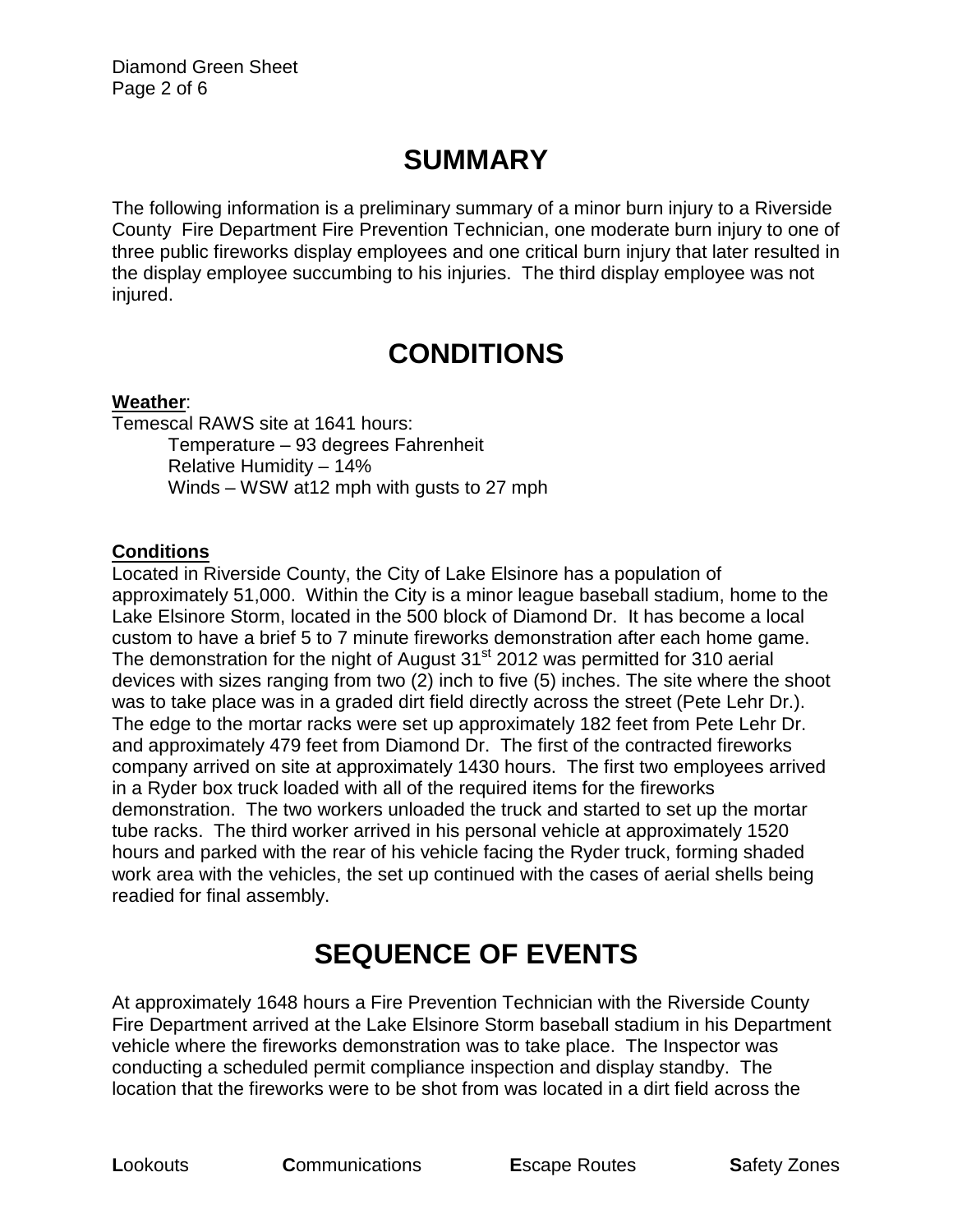#### Diamond Green Sheet Page 3 of 6

street from the stadium. The Inspector was just starting to initiate a dialog with the three fireworks employees as to the sequence of the planned demonstration. During this initial conversation, the Inspector observed two of the employees, Employee #1 sitting in a folding nylon and metal framed chair at a makeshift table with his back up against the Ryder truck and the other employee (employee #2) sitting in a plastic chair across the table from the first employee starting to prepare the aerial shells for the night's demonstration. This immediate area also had additional unopened cases of aerial fireworks that were also to be utilized in the show, but had not yet been prepared. This preparation included the opening of one of the cases of fireworks aerial shells and the cutting of the "paper match" section of the shell. This cutting of the 'paper match" section is required to allow the insertion of the "electronic match" into the end of the "paper match" in preparation for launching. As this preparation process continued, the third employee (employee #3) was placing the prepared aerial shells and placing them on top of the mortars in preparation for loading.

While employee #2 was preparing a five (5) inch aerial shell, he suddenly yelled out "hot det" and starts to rapidly attempt to throw the shell over his shoulder with his left land. Before the shell cleared his body, a loud explosion was heard followed by a second louder explosion approximately 3-5 seconds later. This initial series of explosions was rapidly followed by an intense series of multiple explosions that propelled additional aerial shells, sub-munitions and flaming materials in all directions for approximately 30 seconds. During the initial set of explosions employee # 2 rapidly got out of his chair and ran in a northerly direction between the Ryder truck and his personal vehicle out into the open field. The Inspector and employee #3 ran approximately 52 feet to the rear of the Inspectors vehicle and took cover behind the vehicles tailgate. Employee #1 was not seen leaving the blast area until approximately 25-30 seconds later when he emerged slowly walking around the front of the Ryder truck, severely burned and with his arms in an outstretched position.

Upon seeing the condition of employee #1, the Inspector recognized the necessity of getting this employee to immediate medical care. Despite continued residual explosions, the Inspector moved out from his covered position and to the cab area of his vehicle. The Inspector entered his vehicle using the vehicles door and cab for cover. Despite his vehicle continuing to take multiple hits from the exploding sub-munitions, the Inspector was able contact Perris ECC on his vehicle radio and requested a fire and EMS response. The Inspector was able to clearly relay the on scene conditions and provide a brief size up of the rapidly unfolding incident. About this time, a passing ALS private ambulance heard the series of explosions and self-initiated their response to the scene. The ambulance arrived on scene as the explosions were subsiding and spotted their vehicle behind the Inspectors vehicle. The Inspector moved from his vehicle to the severely burned employee #1 and escorted him to the rear of the arriving ambulance so that the ambulance EMT and Paramedic could initiate immediate care on the most severely injured of the employees.

Moments after the arrival of the ambulance, employee #2 walked back into the area. Employee #2 was also triaged by the Inspector and was also escorted to the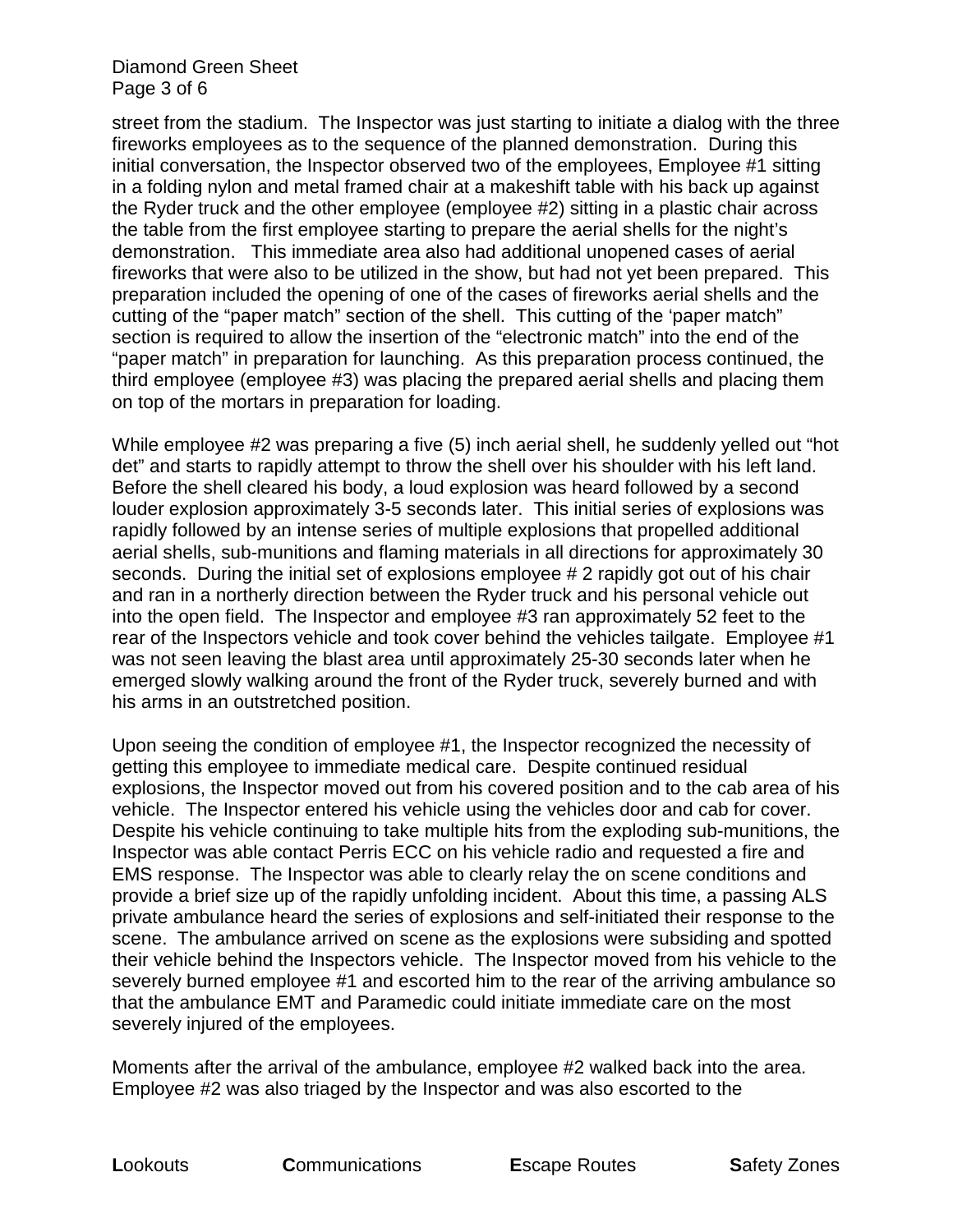Diamond Green Sheet Page 4 of 6

ambulance. At this time, it was recognized by the ambulance Paramedic that an air ambulance would be required and a request was made to the Inspector to call for this resource. After this resource request was made by the Inspector to the Perris ECC, the Inspector gathered his fire extinguisher and joined employee #3 in initial extinguishment efforts on the two vehicles and surrounding burning materials. The extinguishment efforts continued until the responding Battalion Chief and Engine companies arrived. It was only after the Battalion Chief and Engines were on scene and working that the Inspector who himself was injured, went to seek medical attention.

#### **CLOTHING**

- Fire Department Inspector: The Inspector was wearing a standard issue, CAL Fire compliant, nomex uniform consisting of cotton undergarments, nomex short sleeve uniform shirt and nomex long paints and leather work boots. It should be noted that there was evidence that the Inspector was hit in the middle of the back by a sub-munitions and multiple times by sub-munitions in the lower legs and boots. None of these flaming impacts resulted in any penetration of the uniform of injury.
- Employee #1: Employee # 1 was wearing an unknown style shirt, an unknown style of shorts and shoes. It should be noted that when employee #1 was located, all of his clothing had burned off his body.
- Employee #2: Employee #2 was wearing a cotton short sleeve T-shirt, cotton cargo style shorts and work boots. It should be noted that after the blast and while running away, the T-shirt was removed by employee #2. When employee #2 was located by the Inspector, a portion of his shorts were smoldering in the left groin region. This smoldering was extinguished by the Inspector utilizing a pressurized water extinguisher.
- Employee #3: Employee #3 was wearing a cotton short sleeve T-shirt, cotton long pants (denim style) and shoes. Employee #3 suffered no damage to his clothes.

### **INJURIES/DAMAGES**

- Fire Department Inspector: First degree and a small second degree burn to his left elbow.
- Employee #1: Second and third degree burns to approximately 90% of his body. These injuries resulted in the employee succumbing to his injuries on the morning of September 2, 2012.
- Employee #2: First and second degree burns to approximately 5% of his left arm. Sporadic first and second degree burns to his left abdomen, left groin area and left lower leg.
- Employee #3: No injuries.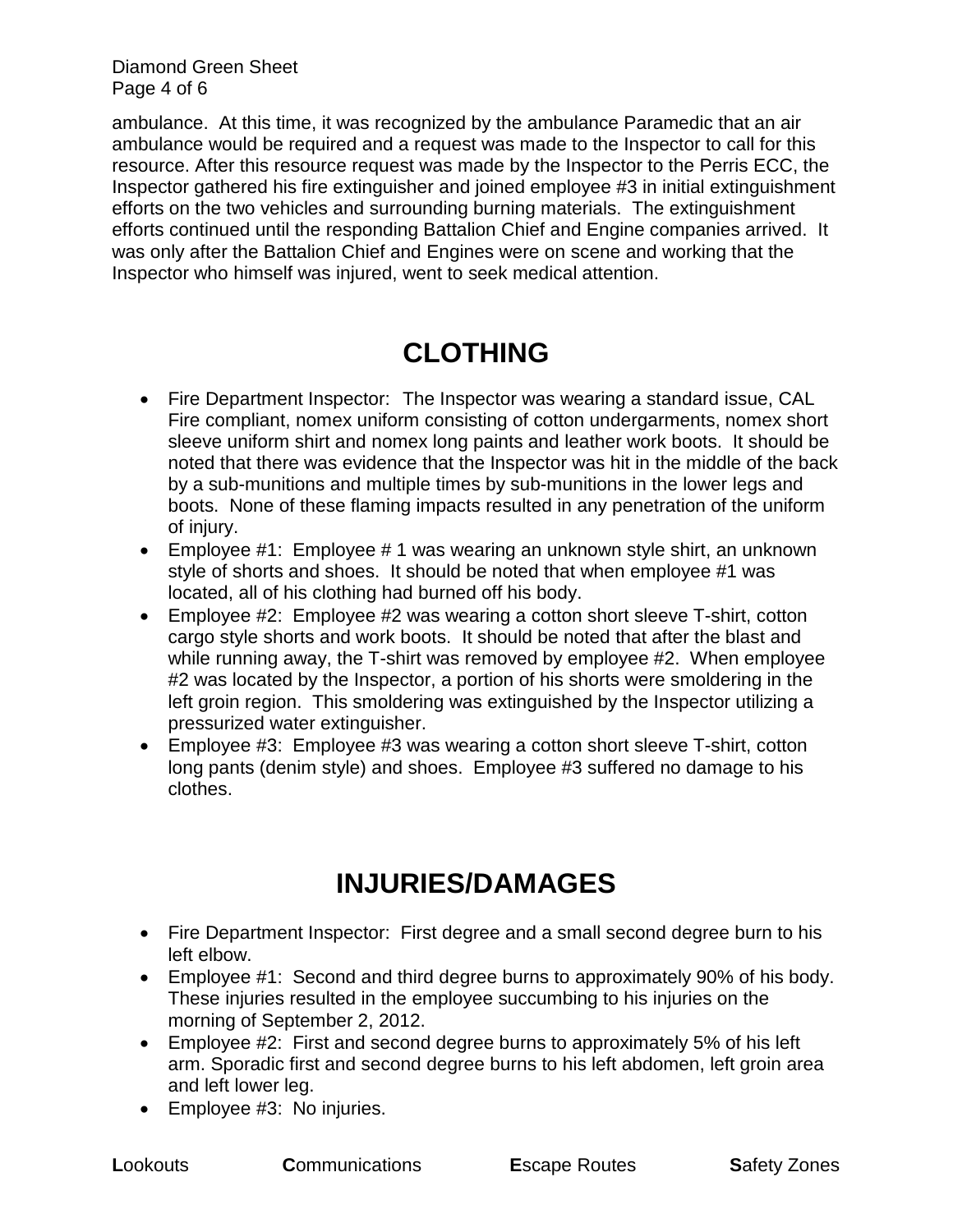# **SAFETY ISSUES FOR REVIEW**

### **INCIDENTAL ISSUES/LESSONS LEARNED** (For Near-Miss and Non-Serious Accidents)

- Maintain situational awareness at all times. This proved to be very important for the Inspector. Due to his immediate recognition of a rapidly deteriorating condition, he was able to rapidly egress the blast area and seek refuge.
- Identify escape routes and safety zones during all phases of potentially hazardous work situations. Due to the Inspector having a clear path of egress identified in his mind, he was able to rapidly egress to the rear of his vehicle and seek refuge, using the vehicle as a barrier from the barrage of exploding material.
- Spot vehicles at a distance that will provide a safe work environment. The front of the Inspectors vehicle was located approximately 29 feet from the blast site. While this close location did allow the Inspector and employee #3 to rapidly egress the blast area and to seek refuge behind the rear of the vehicle, it is recommended that vehicles be located at distance that is appropriate with the potential hazard.